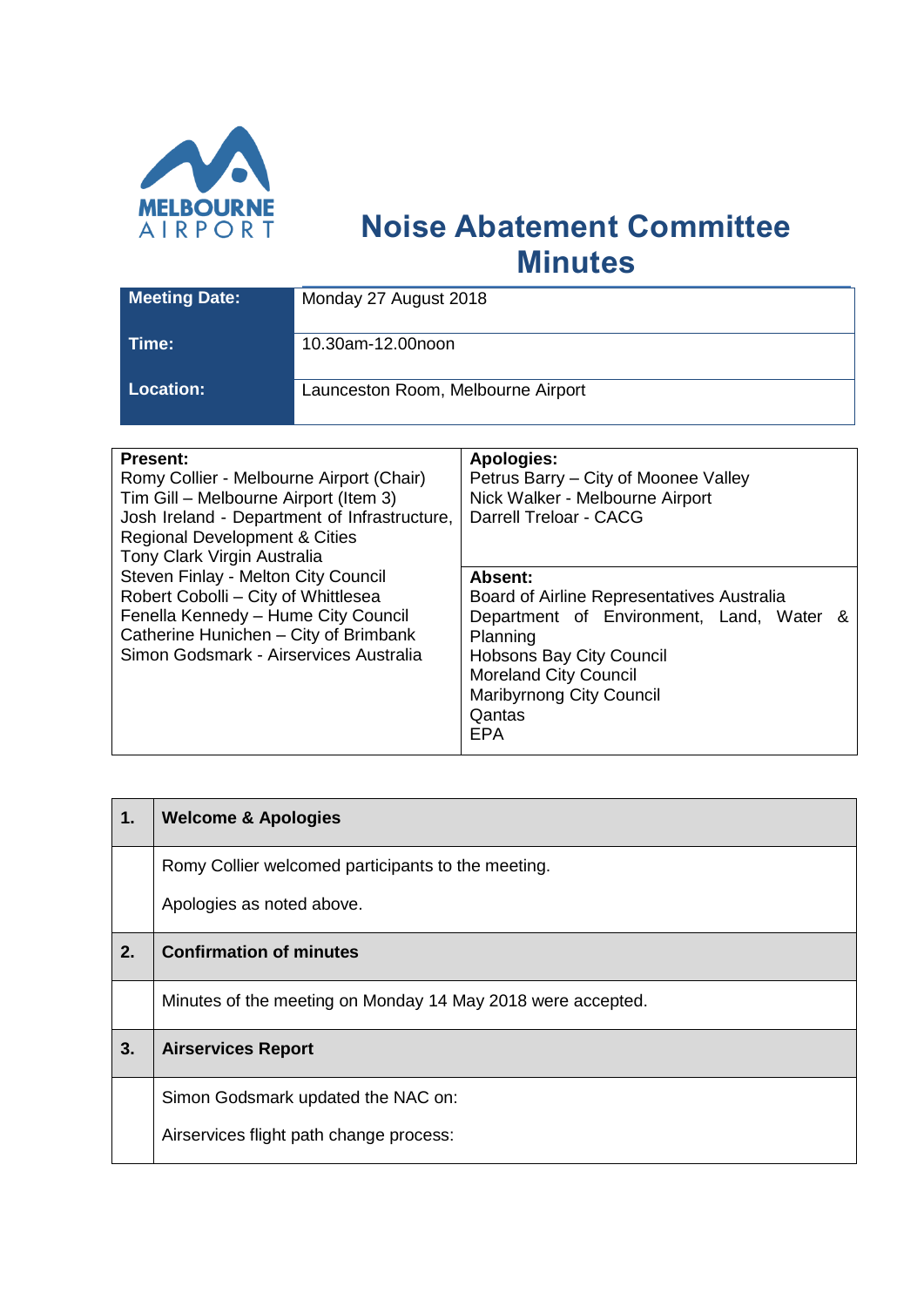|    | Overview of design, environmental assessment, community engagement<br>processes, leading to final approval of new flight paths (slides available from<br>Simon)                                                                                                                                                                                                                                                                                                                                                                                                                                                                                                                                        |  |
|----|--------------------------------------------------------------------------------------------------------------------------------------------------------------------------------------------------------------------------------------------------------------------------------------------------------------------------------------------------------------------------------------------------------------------------------------------------------------------------------------------------------------------------------------------------------------------------------------------------------------------------------------------------------------------------------------------------------|--|
|    | RWY34 Smartpath Update:                                                                                                                                                                                                                                                                                                                                                                                                                                                                                                                                                                                                                                                                                |  |
|    | Feedback received from 27 residents - categorised under no objection, general<br>objection to proposed change, annoyance with current light aircraft & jet traffic, lack<br>of consultation and communication of change.<br>Change was approved based on feedback and CASA consultation and will be<br>implemented on 8 November.46 in Q1                                                                                                                                                                                                                                                                                                                                                              |  |
|    | Online Noise Report - Q2 2018                                                                                                                                                                                                                                                                                                                                                                                                                                                                                                                                                                                                                                                                          |  |
|    | Number of complainants increased in Q2 to 59 compared to 46 in Q1<br>$\bullet$<br>Normal seasonal variation in runway use resulted in increased use of RWY 34 in<br>$\bullet$<br>Q2, whereas RWY 16 was the most frequently used RWY in Q1. This was reflected<br>in the issues raised with most complainants concerned with standard flight path<br>movements on RWY 34.<br>Overall 28 complainants were concerned with movements on standard flight paths.<br>$\bullet$<br>27 were concerned about the airspace changes.<br>$\bullet$<br>3 about night movements and one complainant raised an issue outside the remit of<br>$\bullet$<br>Airservices (a complaint about overbooking by an airline). |  |
| 4. | <b>Melbourne Airport Report</b>                                                                                                                                                                                                                                                                                                                                                                                                                                                                                                                                                                                                                                                                        |  |
|    | 4.1 Monthly noise complaints by municipality                                                                                                                                                                                                                                                                                                                                                                                                                                                                                                                                                                                                                                                           |  |
|    | Romy Collier provided an overview of the data and discussed the concept of presenting<br>the data in a different mode as per the diagrams below.                                                                                                                                                                                                                                                                                                                                                                                                                                                                                                                                                       |  |
|    | <b>MONTHLY COMPLAINTS VS AIRCRAFT MOVEMENTS</b>                                                                                                                                                                                                                                                                                                                                                                                                                                                                                                                                                                                                                                                        |  |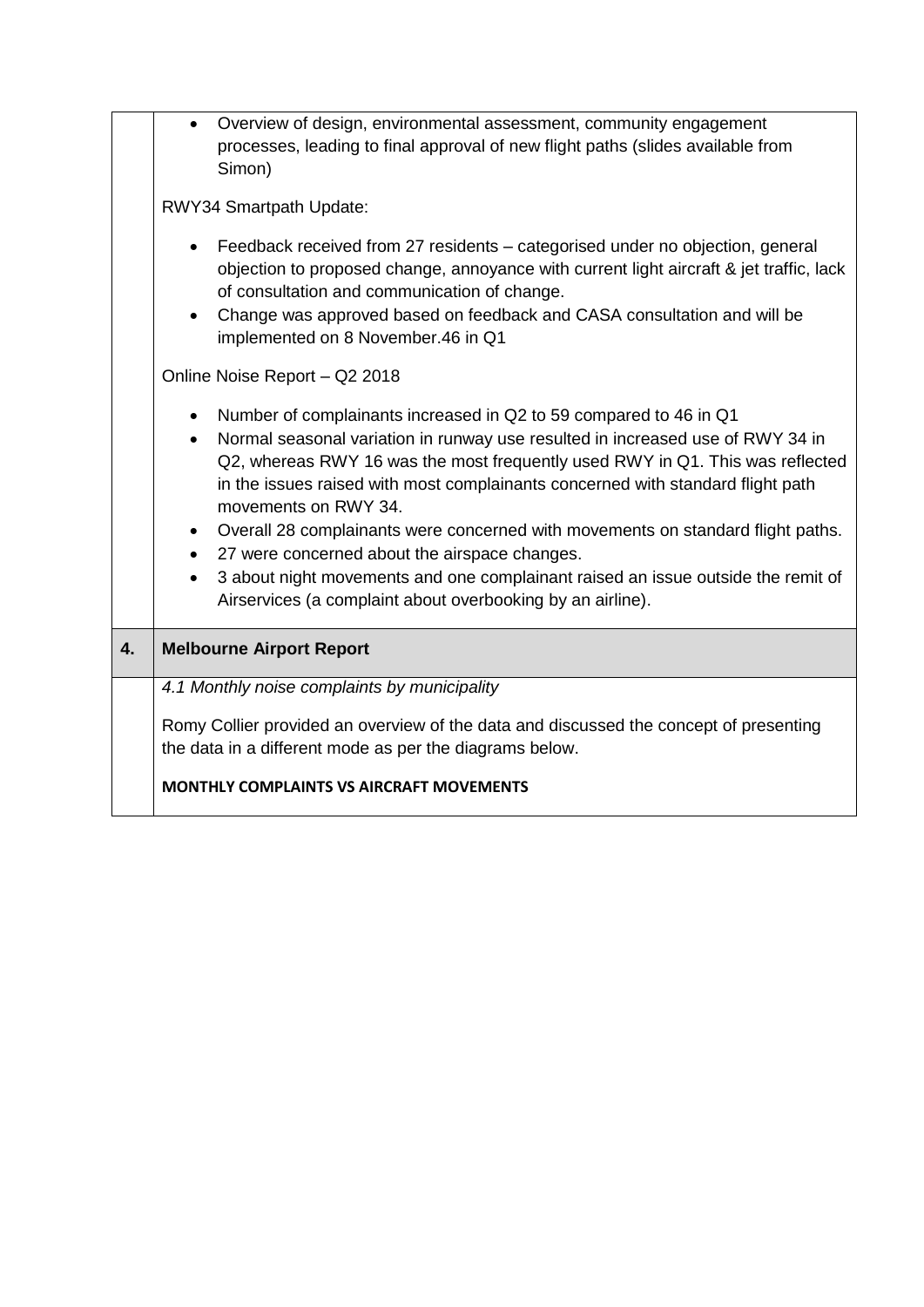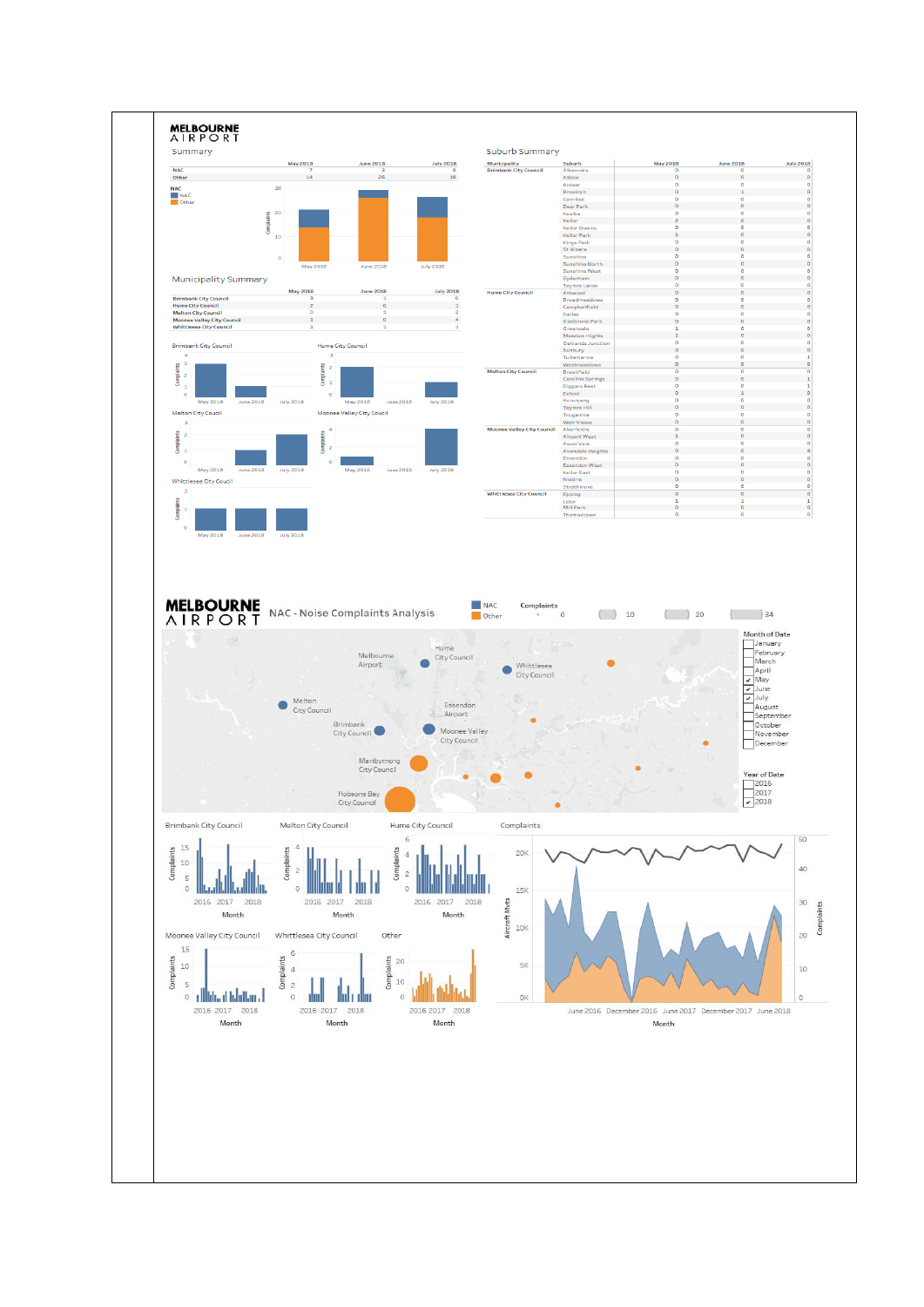*4.2 Safeguarding update*

Romy Collier provided an overview of the key planning issues currently being addressed:

Lindum Vale PSP

- PSP adopted by the VPA through Amendment C205 to the Hume Planning Scheme.
- Still to be approved by DEWLP
- Land will be subject to aircraft noise
- Concern decision didn't take full account of noise exposure and likely intrusion of protected airspace
- Wider implications for long term safeguarding of airport
- Continuing to work with LGAs and State Govt to ensure wider implications of strategic planning decisions are understood and considered.

1376-1432 Calder Hwy Diggers Rest

- Proposed camping & caravan park
- Site within MAEO2 discretionary use
- New runway will increase noise impacts
- Potential for non-permanent structures that may not meet noise attenuation standards
- No levers to prevent long term or permanent accommodation

## 8-28 Phillip St Dallas

- Proposal for residential, aged care, child care and community centre
- Pre-application discussion undertaken
- Land re-zoned to GRZ1 despite airport objection given borders MAEO1 and within all N contours
- Strongly discouraged child care centre given significant noise impacts
- No objection to aged care concept
- Proponent receptive to airport recommendations and reconsidering land use

95 Blackwells Lane Bulla

- Pre-purchase discussion occurred with prospective purchaser
- Proposal for community centre and place of worship for Nepalese community group
- Site within MAEO1 and aligns directly with extended runway line of new northsouth runway
- Site already subject to considerable noise impacts exacerbated once additional runways developed
- Positive outcome as potential purchasers now looking at other site options